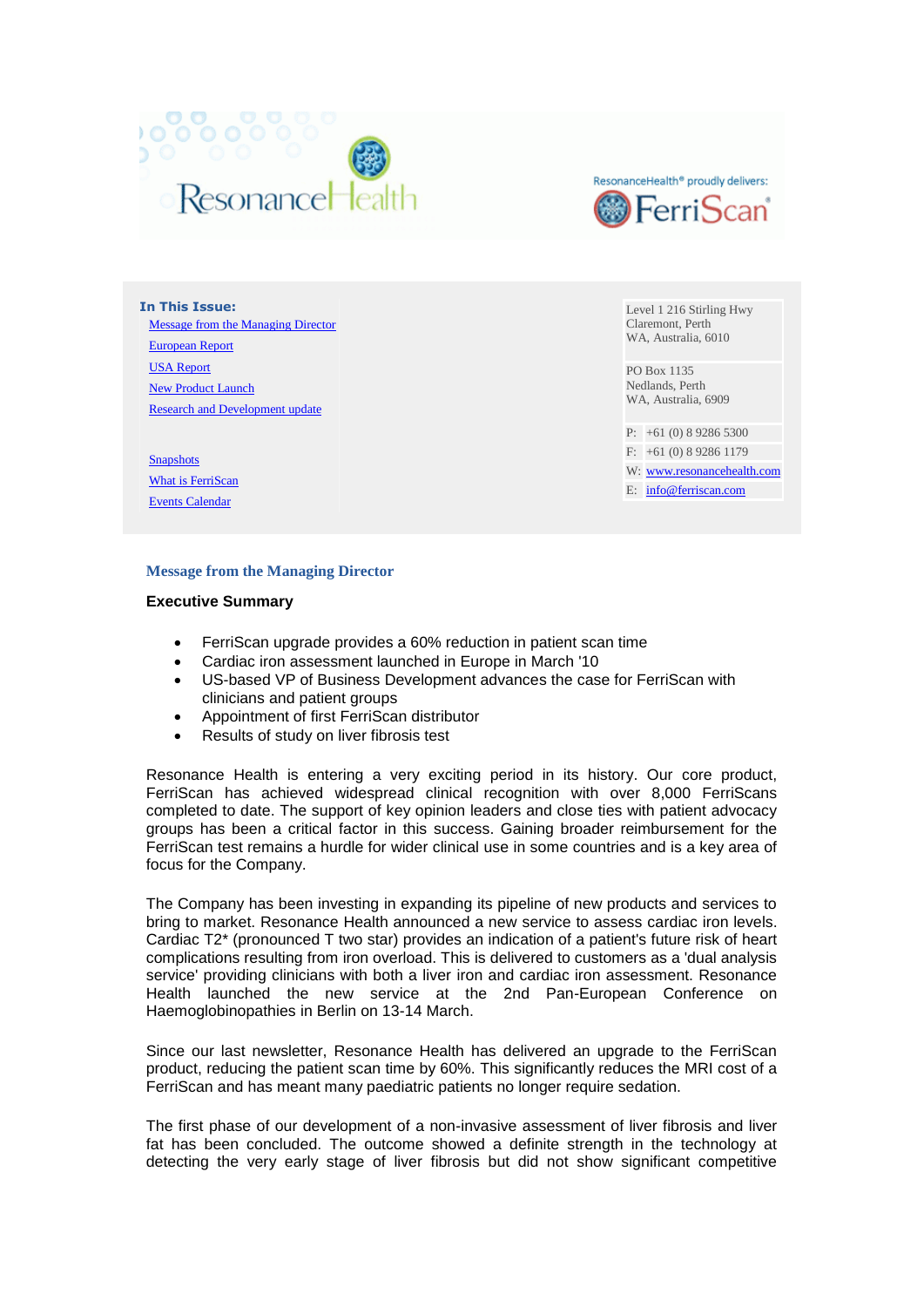advantage in the other fibrosis staging areas. The liver fat measurement part of the study demonstrated a robust ability of the technique to accurately quantifying liver fat which is now the primary cause of liver disease in western nations. Resonance Health's established relationships in the liver market provide an ideal springboard to launch such a product.

The Company is expanding its reach into new markets, utilizing distributors to drive sales in countries where there are significant barriers to entry for companies without a local presence. We have recently appointed a distributor in Turkey, a country that has considerable market potential for FerriScan and we are reviewing similar opportunities in South East Asia.

Later this year, Resonance Health will celebrate the completion of its 10,000th FerriScan - a considerable achievement. I look forward to bringing you news of this and other milestones in the growth of Resonance Health.

#### **Ms Liza Dunne Managing Director**

# **European Report**

The second half of 2009 saw a 22% increase in FerriScans over the first half of the year in the UK market, and FerriScan numbers for the first months of 2010 are already considerably ahead of the same period last year.

Resonance Health's ability to back up its product claims with empirical data has earned it a reputation for scientific integrity. As a result, it has won a number of influential supporters in the UK clinical community who are now including FerriScan in their disease management protocols and quidelines.



Melanie Baxter

Resonance Health has expanded its European presence with the engagement of a new representative, Mr Tilo Stolzke, who specialises in the liver market. This has been pivotal in establishing relationships with key stakeholders in Germany and the wider European market. Resonance Health is now building its case for reimbursement of FerriScan in Germany.

Resonance Health participated in the 2nd Pan-European Conference on Haemoglobinopathies in Berlin in March, with the **FerriScan and Cardiac T2\*** Dual Analysis Service successfully launched at the event. The conference also featured a presentation on FerriScan to around 500 delegates by Professor John Porter of University College Hospital in London.

Entry into other European markets such as Spain and Italy, where disease prevalence numbers are particularly high, is currently being investigated.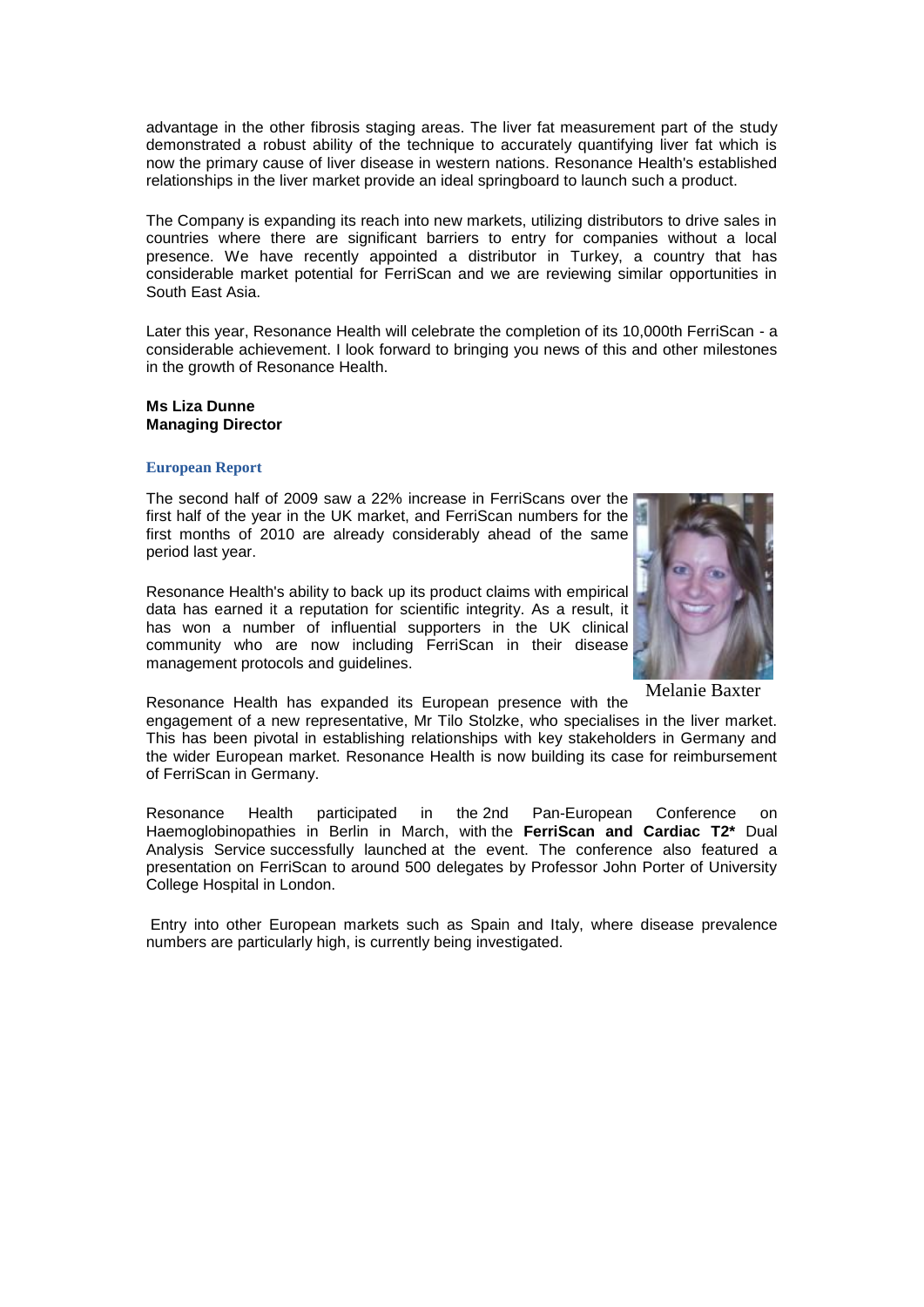# **USA Report**

In January, Resonance Health appointed Ms Noreen Sullivan as Vice President Business Development for the US.

Noreen has extensive industry experience, working for the last eight years in the area of health economics, patient outcomes research and reimbursement.

Sickle Cell Disease is the primary focus of Resonance Health's drive into the US. More than 75,000 Americans have the disease, which is particularly prevalent amongst African Americans and Hispanic

Americans. A hereditary disease, sickle cell sufferers have

dysfunctional haemoglobin, causing them to experience debilitating and sometimes fatal 'sickling crises'. Many sufferers of sickle cell disease need regular blood transfusions to limit sickling crises and other complications such as strokes. In the course of these transfusions patients become iron overloaded, and their liver iron concentration must be monitored.

Attendance at two haemoglobinopathy conferences in February and March helped to forge links with clinical key opinion leaders and patient advocate groups in both the sickle cell disease and thalassaemia communities. These relationships play a pivotal role in gaining widespread use and reimbursement for FerriScan.

FerriScan has been established in approximately 20 US sites across the US. FerriScan has also been chosen in the nationally funded study on the use of new treatments to avert stroke in sickle cell disease patients, called the TWITCH study, which will see new centres using FerriScan across the US.

#### **New Product Launch**

#### **Cardiac Iron Analysis**

The launch of Resonance Health's Cardiac T2\* service took place at the Berlin 2nd Pan-European Conference on Haemoglobinopathies. This new service will be initially offered to European countries covered by the CE Mark and in Australasia. A 510K FDA submission will be made for US market access.

Cardiac T2\* is a widely accepted indirect measure of a patient's cardiac iron deposition. The clinical community routinely use the cardiac T2\* measurement to provide an indication of a patient's risk of cardiac complications from excess iron.

The provision of a cardiac T2\* service complements the FerriScan liver iron measurement service providing a more complete picture of a patient's iron overload condition.

#### **Research and Development update**

Resonance Health is developing a pipeline of products to expand the Company's revenue opportunities. The cardiac iron assessment service was launched earlier this year and complements the FerriScan product for clinicians managing patients with iron overload. The Company has also been developing MRI based tests for assessing liver fibrosis and liver fat.

#### **Liver Fibrosis**

Extensive market research has clearly identified a need for more advanced tools for noninvasively assessing liver fibrosis. Resonance Health is investigating a number of

Noreen Sullivan



Cardiac T2\* scan in progress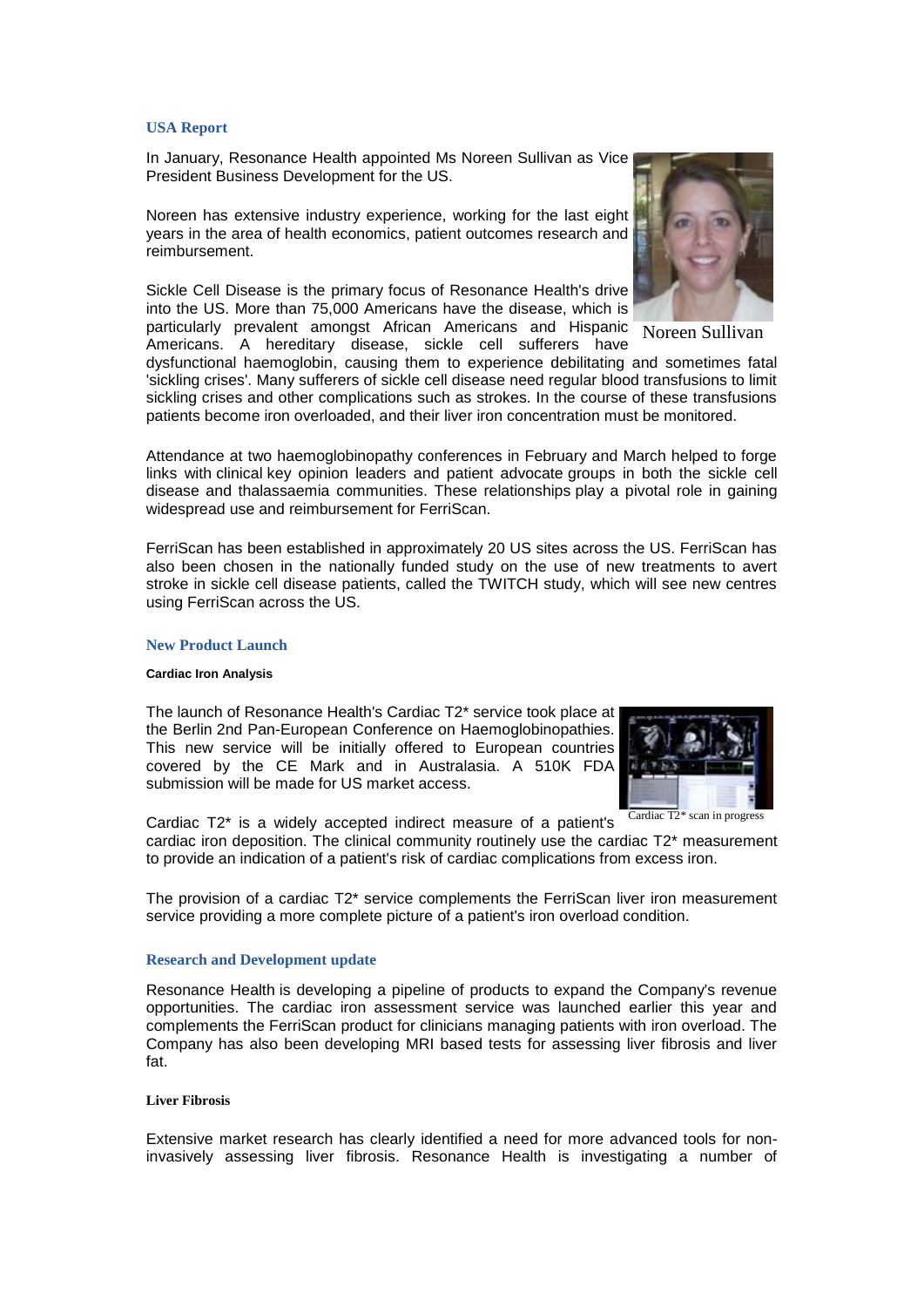technologies for the measurement of liver fibrosis and has been conducting research into an in-house developed MRI based technology. Patient recruitment has been completed and data analysis indicates strengths at early fibrosis staging but is less compelling at later stages of liver fibrosis. The company is investigating other IP in the field of liver fibrosis measurement before investing further in in-house development activities.

#### **Liver Fat**

Approximately 10-20% of Americans have fatty liver, which has become the primary cause of liver disease in western nations. The company has undertaken some initial development of a software tool to assess the amount of fat in the liver using MRI data. This project is progressing well and the Company hopes to have a product on market in 2012 (subject to regulatory approval delays).

This presents another large addressable market for Resonance Health and would further develop the Company's profile and expertise in the diagnosis of liver disease and conditions.

#### **Snapshots**

Number of countries in which Resonance Health has a presence in clinical practice or clinical trials: **30**

Most recent country to establish FerriScan - **Bangladesh**

Total number of FerriScans completed to date: **8,000 +**

# **What is FerriScan**

FerriScan is a patented MRI based technology for accurately measuring liver iron concentration (LIC). The previous gold standard was a liver biopsy which is invasive, painful, expensive and has inherent risks to the patient. FerriScan delivers a non-invasive alternative that can be readily used on most MRI scanners.

Resonance Health delivers FerriScan from a central image analysis laboratory, with a fee charged per analysis performed. MRI data is electronically transmitted to the ISO:9001 certified facility and a FerriScan patient report is returned.

Iron overload is a significant problem in a number of countries where diseases such as thalassaemia and sickle cell anaemia are prevalent. Patients requiring regular blood transfusions develop excess iron in their body, which is primarily stored in the liver. Patients with haemochromatosis (affecting 1 in 200 people of northern European decent) can also develop iron overload through excess iron absorption from their diet.

FerriScan assists with the diagnosis and monitoring of patients with iron overload, and treatment management.